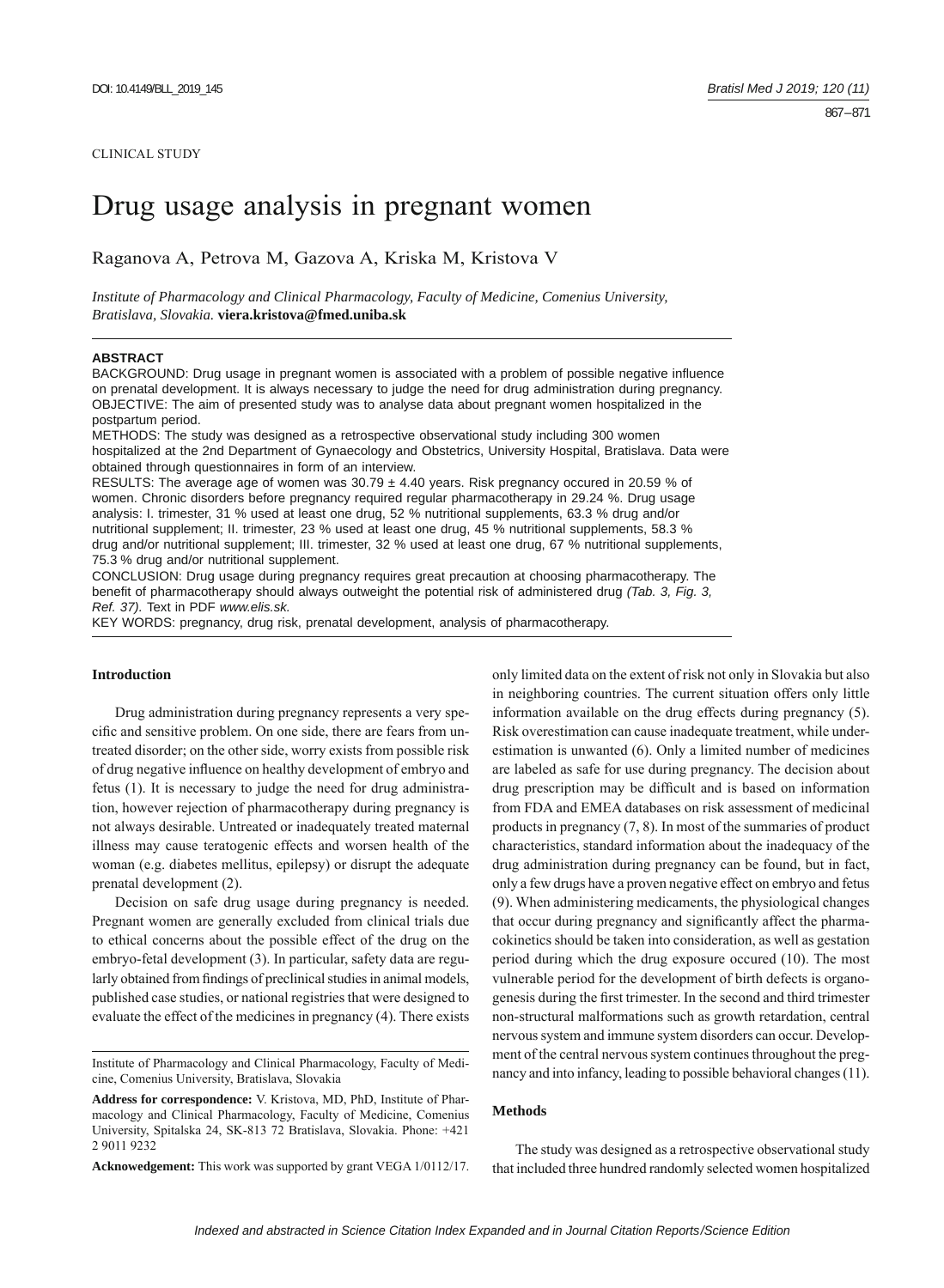

**Fig. 1. Disorders complicating pregnancy (percentage of respondents, n = 300).**

five days in postpartum period at 2nd Department of Gynaecology and Obstetrics, University Hospital, Bratislava. All women gave informed consent to participate in the study. Respondents answered anonymously pre-prepared questions in the form of interview. The same physician for all respondents participating in the study conducted the questionnaires. During the interview, the socio-demographic characteristics and the pharmacotherapy used during pregnancy were investigated. The characteristics of the patients included: age, pregnancy order and possible abuses – smoking, alcohol and coffee consumption. At the same time, they were asked about acute diseases that appeared during pregnancy and chronic illnesses from which they suffered before. Data were collected for the individual trimesters. The research was conducted with the approval of the Head of the Department as well as the Hospital Management. The Ethics Committee of the University Hospital Bratislava agreed to conduct the study.

# **Results**

#### *Analysis of participants´ basic data*

The analyzed group consisted of 300 respondents who were randomly selected from hospitalized patients in the postpartum period. Age of woman was in range 17–45 years, the average age was  $30.79 \pm 4.40$  years, the majority was  $31-35$  years old (Tab. 1). More than half of women (52 %) were primiparaea. None of the interviewed women worked in risky environment (noise, vibration, chemical and biological substances, ionizing and non-ionizing radiation). None of them reported consumption of alcohol during

|  |  | Tab. 1. Age of pregnant women (percentage of respondents, $n = 300$ ). |  |
|--|--|------------------------------------------------------------------------|--|
|--|--|------------------------------------------------------------------------|--|

| Age (years) 17–25 26–30 31–35 36–40 41–45 |  |                       |  |
|-------------------------------------------|--|-----------------------|--|
| $\frac{0}{0}$                             |  | 12.3 34.4 40 11.6 1.7 |  |

## **Tab. 2. Comparison of smoking before and during pregnancy (percentage of respondents, n = 300).**

| Cigarettes per day before pregnancy | $\leq$ 2 | $\leq 5$ | $\leq 10$ | ${}^{20}$ | $\leq 40$      |
|-------------------------------------|----------|----------|-----------|-----------|----------------|
| % of smoking women                  | 14       | 27       | 35        | 21        |                |
| $%$ of all women                    | 1.54     | 2.97     | 3.85      | 2.31      | 0.33           |
| Cigarettes per day during pregnancy | $\leq$ 2 | $\leq 5$ | $\leq 10$ | $\leq$ 20 | ${}_{\leq 40}$ |
| % of smoking women                  |          |          |           |           |                |
| % of all women                      | 0.33     | 0.33     |           |           |                |

pregnancy. Smoking before pregnancy was reported in 11 % of women: up to 40 cigarettes daily (0.33 %), up to 20 cigarettes daily (2.31 %), up to 10 cigarettes daily (3.85 %), up to 5 cigarettes daily (2.97 %), up to 2 cigarettes daily (1.54 %). Almost all women stopped smoking after pregnancy and only 0.66 % of them continued with smoking during pregnancy, but maximally 5 cigarettes daily (Tab. 2). About half of the women consumed coffee during pregnancy: one third of them one cup of coffee daily, the others two cups of coffee daily.

High-risk pregnancy occured in 20.59 % of women, most commonly due to hyperemesis gravidarum, uterine bleeding or hematoma, placenta praevia, blood coagulation disorders, pregnancy after assisted reproduction, premature shortening and opening of the cervix, habitual abortion, hepatopathy, hypertension and gestational diabetes (Fig. 1). Approximately one third of mothers (29.24 %) required regular pharmacotherapy due to following chronic diseases before pregnancy: allergies, varicose veins, hypothyroidism, bronchial asthma, anemia, migraine, depression, diabetes mellitus (Fig. 2).

#### *Analysis of pharmacotherapy during pregnancy*

Women were asked about pharmacotherapy in each trimester of pregnancy. In the I. trimester of pregnancy 31 % of women used at least one drug, 52 % used nutritional supplements (vitamins, folic acid, magnesium, iron) and 63.3% used drug and/ or nutritional supplement (Fig. 3). The most frequently applied pharmacological groups during this period were analgesics, hormonal preparations, anticoagulants, antimicrobials, antiemetics and antihistamines. Among nutritional supplements dominated vitamins and folic acid (Tab. 3). In the II. trimester at least one drug used 23 % of women, 45 % used nutritional supplements and 58.3 % used drug and/or nutritional supplement (Fig. 3). During the II. trimester the most commonly used drugs were analgesics, hormonal preparations, anticoagulants, antimicrobials, antihistamines, and antihypertensives. The main nutritional supplements were iron and vitamins (Tab. 3). During the III. trimester 32 % of women used at least one drug, 67 % used nutritional supplements



**Fig. 2. Chronic diseases before pregnancy (percentage of respondents, n = 300).**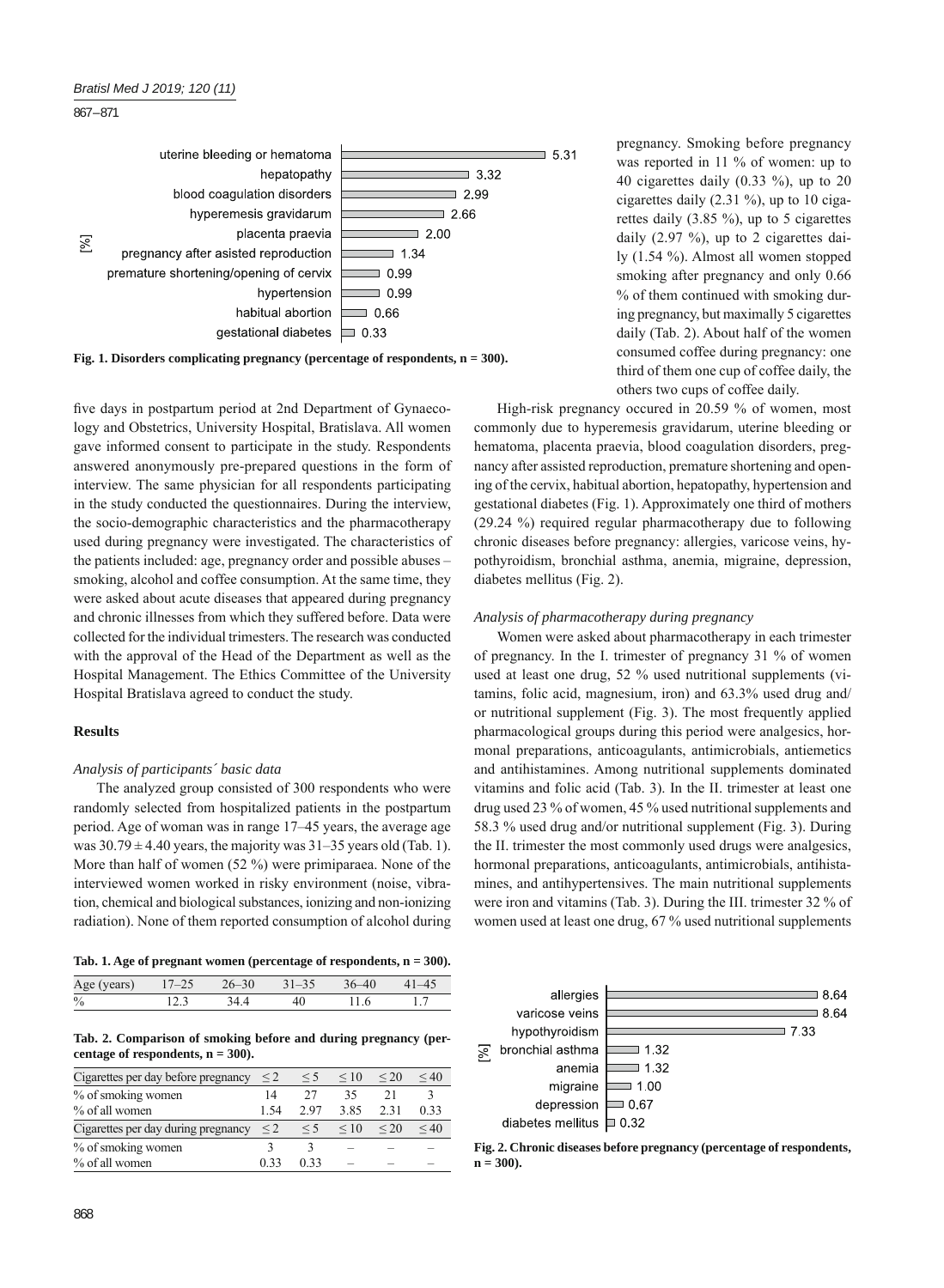

**Fig. 3. Comparison of drug and nutritional supplement use in each trimester (percentage of**  respondents,  $n = 300$ ).

and 75.3 % used drug and/or nutritional supplement (Fig. 3). In the last trimester of pregnancy predominantly used medicaments were analgesics, anticoagulants, hormonal preparations, antimicrobials, antihistamines, antihypertensives and drugs for liver diseases. The main nutritional supplements were iron supplements (Tab. 3). During the whole pregnancy at least one drug used 45.7 % of women, 37.7 % of all respondents used both, drug as well as nutritional supplement and only 10.6 % of women did not use any drug and/or nutritional supplement. The most commonly used drug during the whole pregnancy was paracetamol (22.7 %) and iron as nutritional supplement (52.3 %).

# **Discussion**

The study was conducted as an interview with established questions. This method is generally used in pharmacoepidemiology and pharmacovigilance (12).

In Slovakia, as in the most of European countries, a trend of postponing parenthood to higher age is seen in recent years (13). This is in agreement with data obtained from present study. The majority of women were between 31–35 years old. It is relatively high age, taking into consideration that around half of them were primiparae. Higher age of pregnant women is associated

Tab. 3. Use of specific drugs and nutritional supplements in each tri**mester (percentage of respondents, n = 300)**

| Drugs                    | I. trimester      | II. trimester     | III. trimester    |
|--------------------------|-------------------|-------------------|-------------------|
|                          | $\lceil\% \rceil$ | $\lceil\% \rceil$ | $\lceil\% \rceil$ |
| Hormones                 | 20.7              | 11.7              | 8.7               |
| Analgesics               | 13.7              | 11.2              | 8.7               |
| Anticoagulants           | 8.7               | 10.1              | 10.1              |
| Antimicrobials           | 3.7               | 5.1               | 7.3               |
| Antihistamines           | 1.7               | 3.1               | 3.1               |
| Antihypertensives        |                   | 1.4               | 2.7               |
| Drugs for liver diseases |                   |                   | 3.3               |
| Nutritional supplements  |                   |                   |                   |
| Vitamins                 | 26.3              | 17                | 15                |
| Folic acid               | 20.3              | 8                 | 8.3               |
| Iron                     | 7.3               | 19.3              | 47.7              |
| Magnesium                | 3                 | 11                | 23                |

with increased incidence of risk pregnancies, assisted reproduction, occurence of chronic diseases with necessity of regular pharmacotherapy (14). In the present study about one fifth of respondents had risk pregnancy and almost one third of respondents suffered from chronic disease with necessity of regular pharmacotherapy. Women with chronic diseases requiring medication should have a preconception consultation that would allow a thorough discussion of the impact of their disease on pregnancy, as well as the risks and benefits of continuing a medication during pregnancy (15). There are differences between chronically ill women

and healthy women in peri- and prenatal variables as well as birth outcomes on the population level. However, they are less frequent than expected (16).

It is a favorable signal that only 11 % of women reported smoking before pregnancy, and after conception their number decreased radically to 0.66 %. On the other hand, it is alarming that there are mothers who continue despite pregnancy. Smoking during pregnancy is in relationship with premature birth and lower birth weight of the newborn. Premature labor leads to severe complications such as respiratory insufficiency and insufficient maturation of the gastrointestinal system, as well as delayed development of the nervous system. Low birth weight may increase mortality and morbidity in the neonatal age (17). Regarding consumption of caffeine, almost half of all women in this study reported consumption of coffee during pregnancy, what is a relatively high amount. A meta-analysis of seven studies in 1998 has demonstrated a significant increase in low birth weight linked with caffeine intake during pregnancy (18).

Nutritional supplements may have a protective effect on embryo-fetal development. Commonly, physicians recommend usage of prenatal vitamins and minerals. In this study prenatal vitamins were used mostly by women in the I. trimester, in the II. and III. trimesters the number slightly decreased. Although, in the presence of sufficient diet, such supplementation may lead to an upper limit for reference doses (19). Many micronutrients in excessive doses are related to health risks (20). Animal studies suggest that intrauterine exposure to high levels of vitamins and minerals increases susceptibility to obesity and metabolic abnormalities in the offspring (21).

In the I. trimester, the most frequently used supplement was folic acid, which is important for adequate fetal development during the prenatal period. Its clear importance in pregnancy lies in the process of developing the brain and the nervous system, especially in the prevention of neural tube defects (22). In Slovakia, 5 per 10,000 live-born children are affected by congenital malformations of the central nervous system. Some drugs, in particular folic acid antagonists (anticonvulsants, trimethoprim and others), significantly increase the risk of neural tube defects in children of women during the critical period of development (23).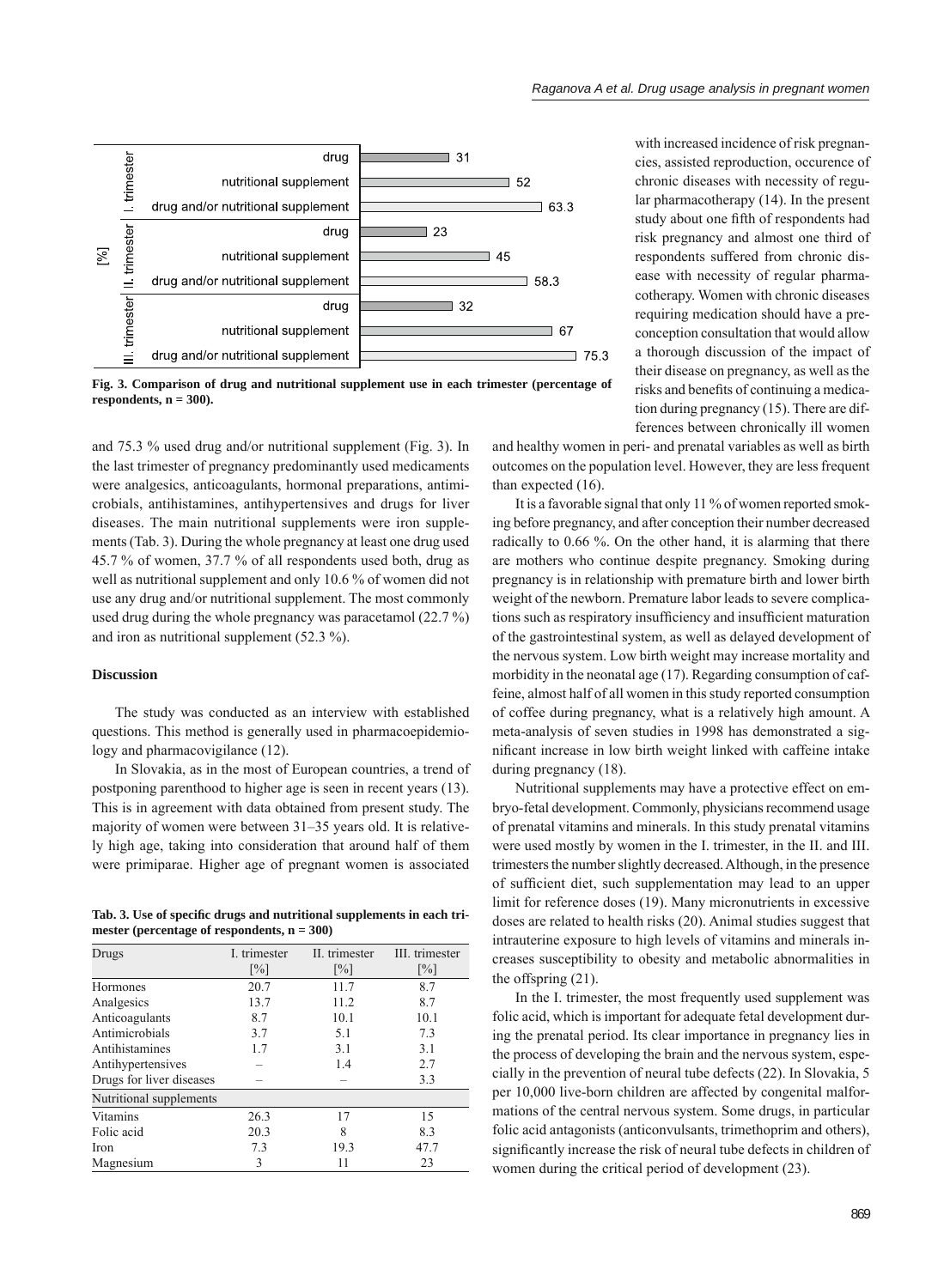## 867 – 871

Iron was used mainly in the III. trimester. Iron deficiency is the leading cause of anemia in pregnancy with an estimated worldwide prevalence of 20–80 %. In addition to the general consequences of anemia, there are specific risks to the mother and fetus during pregnancy, such as intrauterine growth retardation and preterm birth (24). Much attention is given to conditions of iron deficiency and iron deficient anemia, because of the high global prevalence estimated in this vulnerable life stage. Preliminary evidence demonstrates a U-shaped risk at both low and high iron status for birth and infant adverse health outcomes including growth, preterm birth, gestational diabetes, gastrointestinal problems, and neurodegenerative diseases during aging (25).

At least one drug (not including nutritional supplements) was used by 45.7 % of women during pregnancy (26). Compared to other developed countries, this number is similar. In a retrospective study including more than 19 000 women, about 90 % were taking at least one medication (either prescription drug or overthe-counter drug) during the pregnancy (27).

In the present study, hormonal preparations were the most frequently administered drugs. In the first trimester  $20.7\%$  of women used dydrogesterone and levothyroxine. Dydrogesterone reduces the risk of miscarriage and is mostly used at the beginning of pregnancy (28). Thyroid hormones are neccessary for healthy fetal development (29). Decreased thyroid activity before pregnancy and regular pharmacotherapy with levothyroxine reported 7.32 % of respondents. Levothyroxine has no evidence for drug-induced teratogenicity or foetotoxicity in humans at recommended doses (29). The second most frequently used medicaments in present study were analgesics, predominantly paracetamol (acetaminophen). In study performed by Werler et al (2005) paracetamol, as an over-the-counter medication, was used at least 65 % of the time (30). Paracetamol is the safest antipyretic and analgesic medicine for nocioceptive pain in pregnancy, while it should be used shortterm and at the lowest effective dose (31).

Since from varicose veins suffered 8.64% of women before conception, to often prescribed drugs belonged fraxiparine as anticoagulant. Low-molecular weight heparins are preferentially administered in pregnancy, since they do not cross the placental barrier (32). Many times infectious diseases cannot be avoided in pregnancy (33). Anti-microbial agents prescribed in this study were predominantly beta-lactam antibiotics (penicillins and cephalosporins), which have long-term good experience with regard to possible teratogenicity (34). Allergic diseases before conception were reported by 8.64 % of women surveyed. Both asthma and atopic conditions may worsen, improve or remain the same during pregnancy. Intranasal and inhaled steroids are relatively safe to continue during pregnancy (e.g. budesonide), preferred are the second-generation antihistamines as cetirizine and loratadine (35).

The results of present study suggest that in Slovakia there is sufficient education in the area of drug risk in pregnancy. A certain number of mothers even completely eliminate the medication during pregnancy because of the fear of disturbed fetal development. Results of a multinational European study conducted in 15 European countries show that the most women used medications classified as safe, only about one-third used medications classified as risky, and 3% used medications with no classification available (36). The benefit of pharmacotherapy applied in pregnancy must always outweigh the risks it carries, but only few recently approved pharmaceuticals by FDA contain human data in their pregnancy section (37). On the other hand, the disease itself can be teratogenic. Therefore, to absolutely avoid the use of drugs in pregnancy is not desirable.

## **Conclusion**

In pharmacotherapy during pregnancy, the drug is applied to the mother, while embryo and fetus become an undesirable recipients and its effect is manifested as unwanted. It is necessary to minimize the risk on prenatal development and in treatment of acute or chronic diseases of pregnant women are preferred drugs that have long-term experience over the newer ones. Obtained results through surveys represent a suitable way how to collect information on drug usage in pregnancy that can be helpful in formation of national databases.

#### **References**

**1. Benevent J, Montastruc F, Damase-Michel C.** The importance of pharmacoepidemiology in pregnancy–implications for safety. Expert Opin Drug Saf 2017; 16(10): 1181–1190.

**2. Lai T, Xiang L, Liu Z et al.** Association of maternal disease and medication use with the risk of congenital heart defects in offspring: a case–control study using logistic regression with a random-effects model. J Perinat Med 2019; 47 (4): 455-463.

**3. Alsmadi MM, Idkaidek N.** Optimization of Drugs. Pharmacotherapy During Pregnancy Using Physiologically Based Pharmacokinetic Models – An Update. N. Curr Drug Metab 2018; 19 (12): 972–978.

4. Knoppert D. Safety and efficacy of drugs in pregnancy. J Popul Ther Clin Pharmacol 2011; 18 (3): e506–512.

**5. Smolina K, Hanley GE, Mintzes B, Oerlander TF, Morgan S.** Trends and Determinants of Prescription Drug Use during Pregnancy and Postpartum in British Columbia, 2002–2011: A Population-Based Cohort Study. PLoS One 2015; 10 (5): e0128312.

**6. Gils C, Pottegard A, Ennis ZN, Damkier P.** Perception of drug teratogenicity amonng general practitioners and specialists in obstetrics/gynecology: a regional and national questionnaire-based survey. BMC Pregnancy Childbirth 2016; 16: 226.

**7. Pernia S, DeMaagd G.** The New Pregnancy and Lactation Labeling Rule Pharmacy and Therapeutics 2016 ; 41 (11): 713–715.

**8. EMEA guideline** on the exposure to medicinal products during pregnancy: Need for post-authorisation data. EMEA/CHMP/313666/2005.

**9. Arguello B, Salgado TM, Fernandez-Llimos F.** Assessing the information in the Summaries of Product Characteristics for the use of medicines in pregnancy and lactation. Br J Clin Pharmacol 2015; 79 (3): 537–544.

**10. Tasnif Y, Morado J, Hebert MF.** Pregnancy-related pharmacokinetic changes. Clin Pharmacol Ther 2016; 100 (1): 53–62.

**11. Wawruch et al.** Kapitoly z klinickej farmakológie, UK Bratislava, 2012, 176.